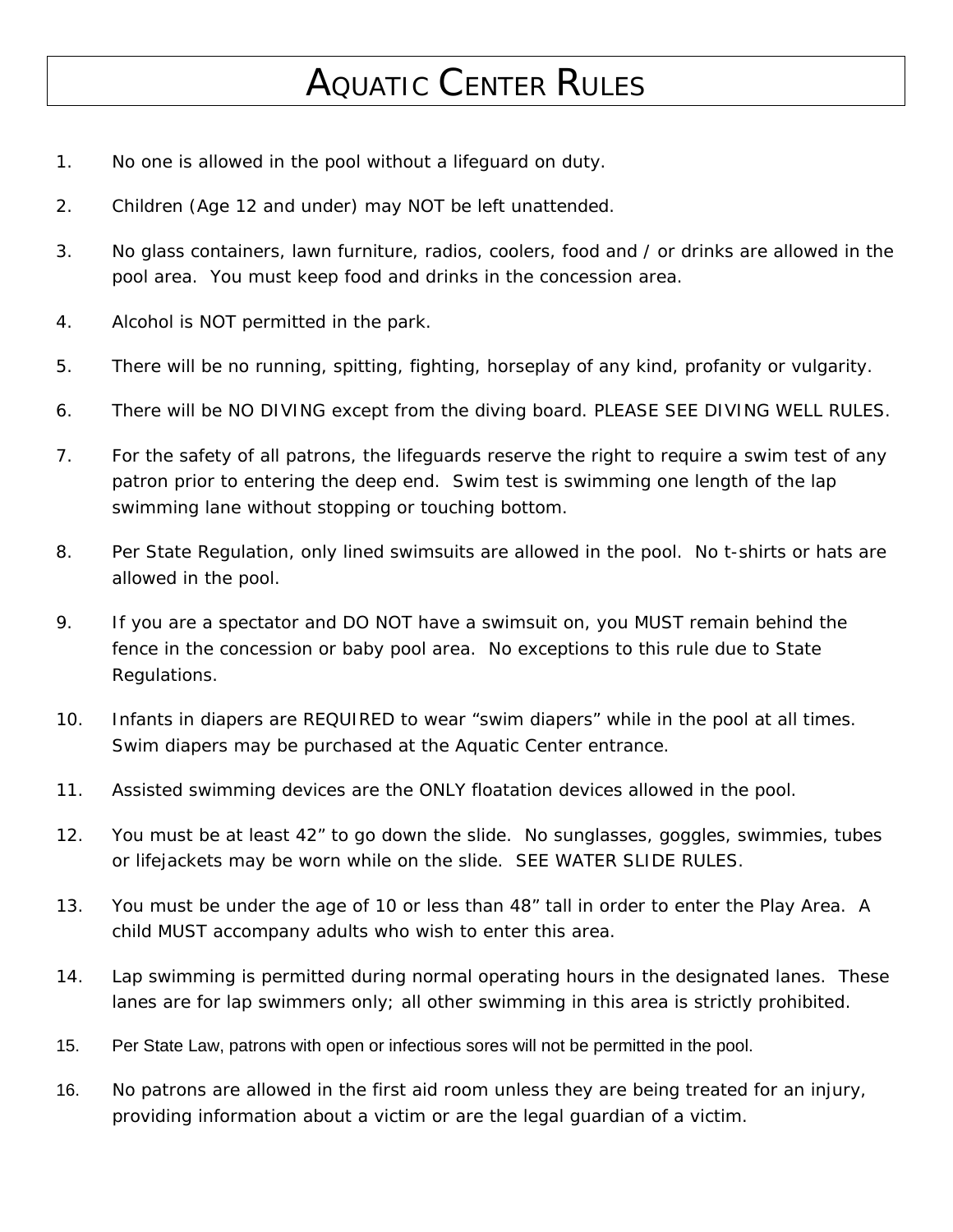- 17. The rope separating the deep end must be up during all regular swimming hours and must NOT be used as a floatation support. All patrons are restricted from leaning or hanging on the slide rope.
- 18. Adult swims will be conducted everyday, at which time all children are NOT permitted in the pool. All children must stay clear of all pools, steps and ladders and stay behind the first seam in the sidewalk.
- 19. Ceraland is not responsible for lost or stolen articles.
- 20. All Ceraland facilities are non-smoking facilities.

## WATER SLIDE RULES

- 1. All patrons that go down the slide MUST be at least 42" tall.
- 2. All lifeguards are to measure anyone they suspect is under the required height using the measuring bar at the top of the slide.
- 3. Guards do not dispatch the next person until the person has hit the water, recovered and exited the catch pool area.
- 4. No sunglasses, goggles, swimmies, tubes or lifejackets may be worn while on the slide.
- 5. Parents or other patrons are NEVER allowed to catch their children at the end of the slide.
- 6. NO jumping off of the slide into the pool.
- 7. NO standing or walking on the slide.
- 8. NO headfirst entries ALL patrons MUST go down the slide feet first.
- 9. All patrons going down the slide dumping into the catch pool area MUST exit the area IMMEDIATLEY. Patrons must stay on the opposite side of the lane line to the catch pool area.
- 10. Patrons MAY NOT swim in the roped off area where the slide enters the water.